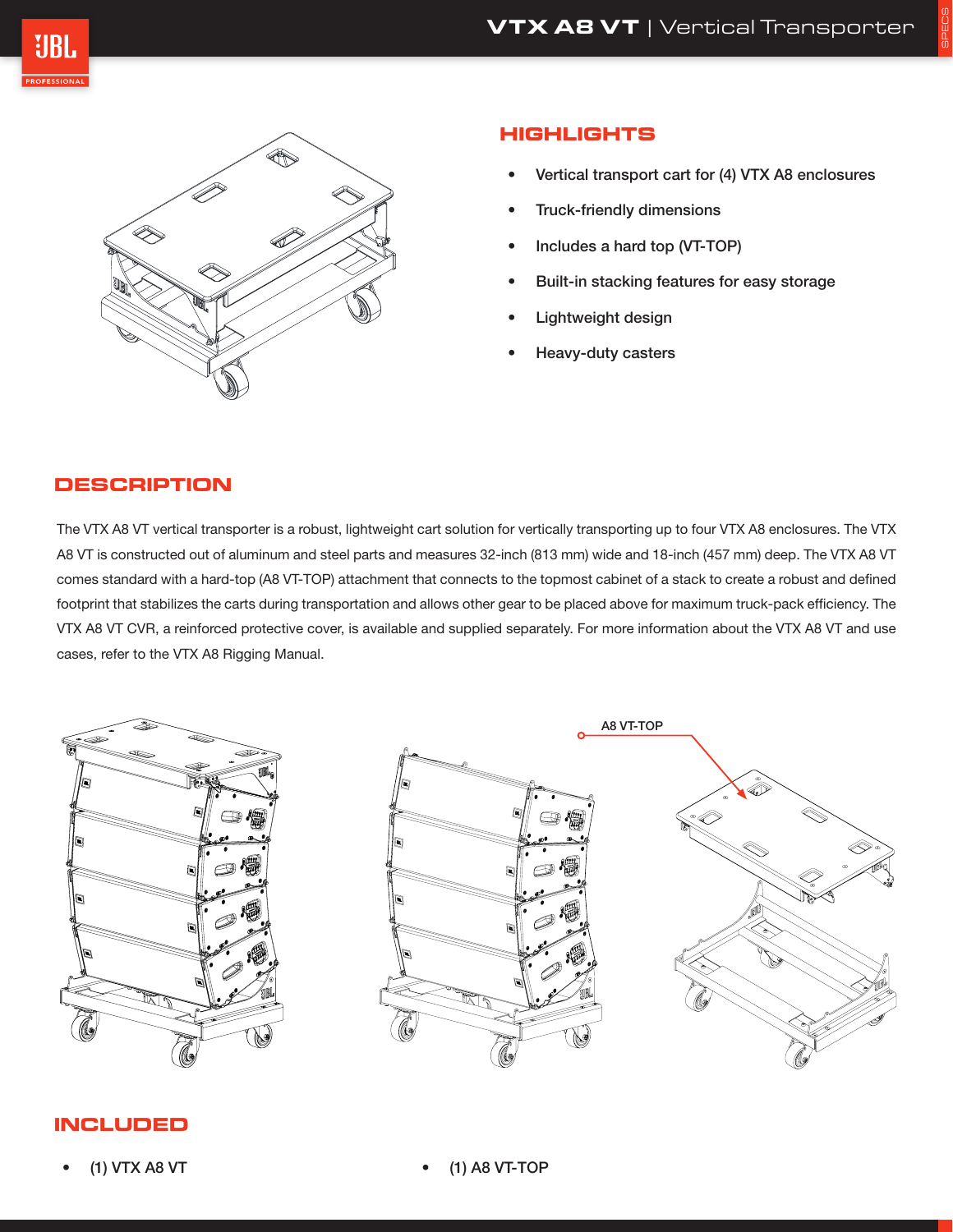

# **DIMENSIONS**